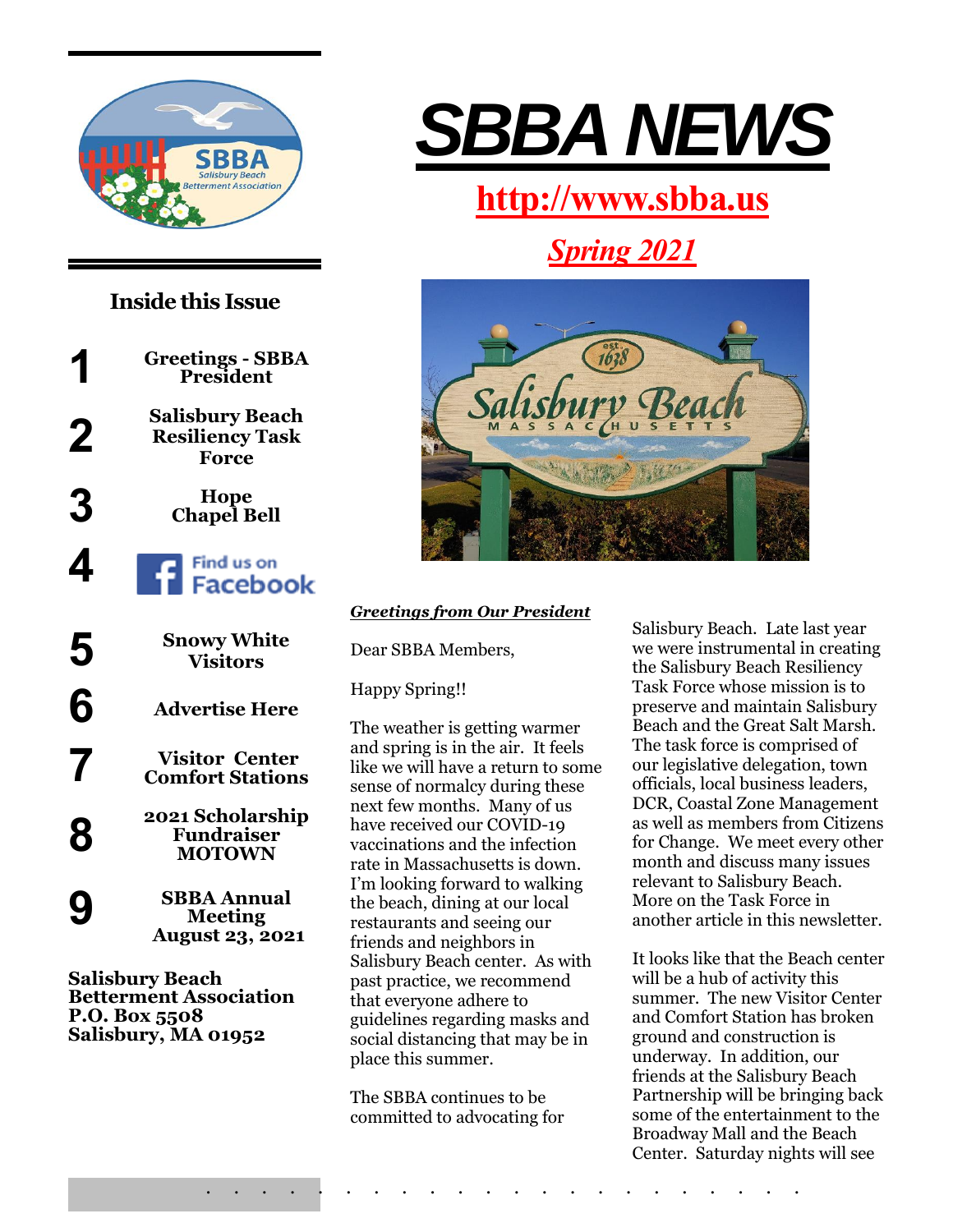the return of live music on stage at the end of Broadway and in June we will see the return of the Carousel on the Broadway Mall for families to enjoy.

All in all, we are fortunate to be where we are. We have survived one of the most devasting world pandemics in the history of modern civilization and are positioned to have a great summer and fall season. Please share your thoughts on how the SBBA can help make the beach even better. We look forward to hearing from you and seeing you on the beach this summer.

#### Sincerely, **Bill Greilich**

#### **Salisbury Beach Resiliency Task Force**

The SBBA spearheaded the creation of the Resiliency Task Force late last year and the group has met three times via Zoom since then. Members include Senator Diana DiZoglio, Representative Jim Kelcourse, Town Manager Neil Harrington, Donna Abdulla and Chuck Takesian from the Salisbury Select Board, Conservation Agent Adriane Marchand, members from the Department of Conservation and Recreation (DCR) and Coastal Zone Management, Wayne Capolupo from the Salisbury Beach Partnership, Tom Saab and Rick Rigoli from Citizens for Change, Environmental Consultant Tom Hughes and Rachel Morrison, a North End Boulevard resident. Our mission is to advocate for the long-term preservation of our beach and salt marsh. We employ a three-pronged approach which includes emergency response to storms, ongoing and continual maintenance, and long-term strategic planning.

One of the major projects this spring has been to procure sand to repair damage from two nor'easters that occurred this winter which caused extensive erosion in the north end between beach access 6 and 7. Tom Saab and Rick Rigoli designed a plan for the state to fund the purchase of 4500 tons of sand for approximately \$90,000. Sen. DiZoglio and Rep. Kelcourse, as well as Senator Bruce Tarr, Representative Lenny Mirra, Neil Harrington, and Adriane Marchand have been meeting with DCR and the Office of Energy and Environmental Affairs to seek approval for funding to replace sand for that area. We are happy to report that Lt. Governor Karen Polito has approved the funding for the sand purchase. In a related matter, as part of the new State budget for fiscal year 2021 - 2022, Rep. Kelcourse has requested \$340,000 for sand dune restoration and erosion prevention for both Salisbury and Newburyport.

The SBBA also actively participates in the Merrimac River Beach Alliance (MRBA), a coalition of Salisbury, Newburyport and Newbury that discusses large scale projects regarding the coastal areas in those communities. At the March meeting, it was announced that federal funding had been approved for dredging sand from both the Piscataqua and Merrimack Rivers for both off-shore and on-beach sand placement. The SBBA is happy to report that Salisbury will receive approximately  $175,000 -$ 200,000 cubic yards of sand from the Piscataqua River dredge, which will be overseen by the US Army Corps of Engineers (ACE). The material from the Piscataqua contains glacial till and gravel and is not suitable for onshore placement, so this material will be deposited

on Salisbury's nearshore deposit site. ACE projects that over time, approximately 50% of the finer sand will make its way to the shores of our beach. With respect to the Merrimack River dredge, which produces a finer grain sand suitable for on-beach placement, the SBBA was disappointed to hear that Salisbury will not be getting any of that sand despite a previous sharing agreement from the 2010 dredge.

#### *THE LEGEND OF HOPE CHAPEL*

There were three Hope Chapels at Salisbury Beach. The first chapel was dedicated on July 7, 1889 and burned on September 16, 1901. The second chapel was dedicated on July 17, 1902 and burned October 27, 1908. The third was dedicated July 4, 1909 and burned May 29, 1966. The chapel bell originally hung in a church in Epping, New Hampshire.



Later Jacob Spaulding bought the church at his own expense, and had it moved to Salisbury Beach to replace the one which had burned.

The first organist at this chapel was a Mrs. Berry until 1921. In 1921 Beatrice A. Rollins, who had just graduated from high school, became organist, and continued until the chapel closed around 1963. James Hunt was the treasurer for ten years. A few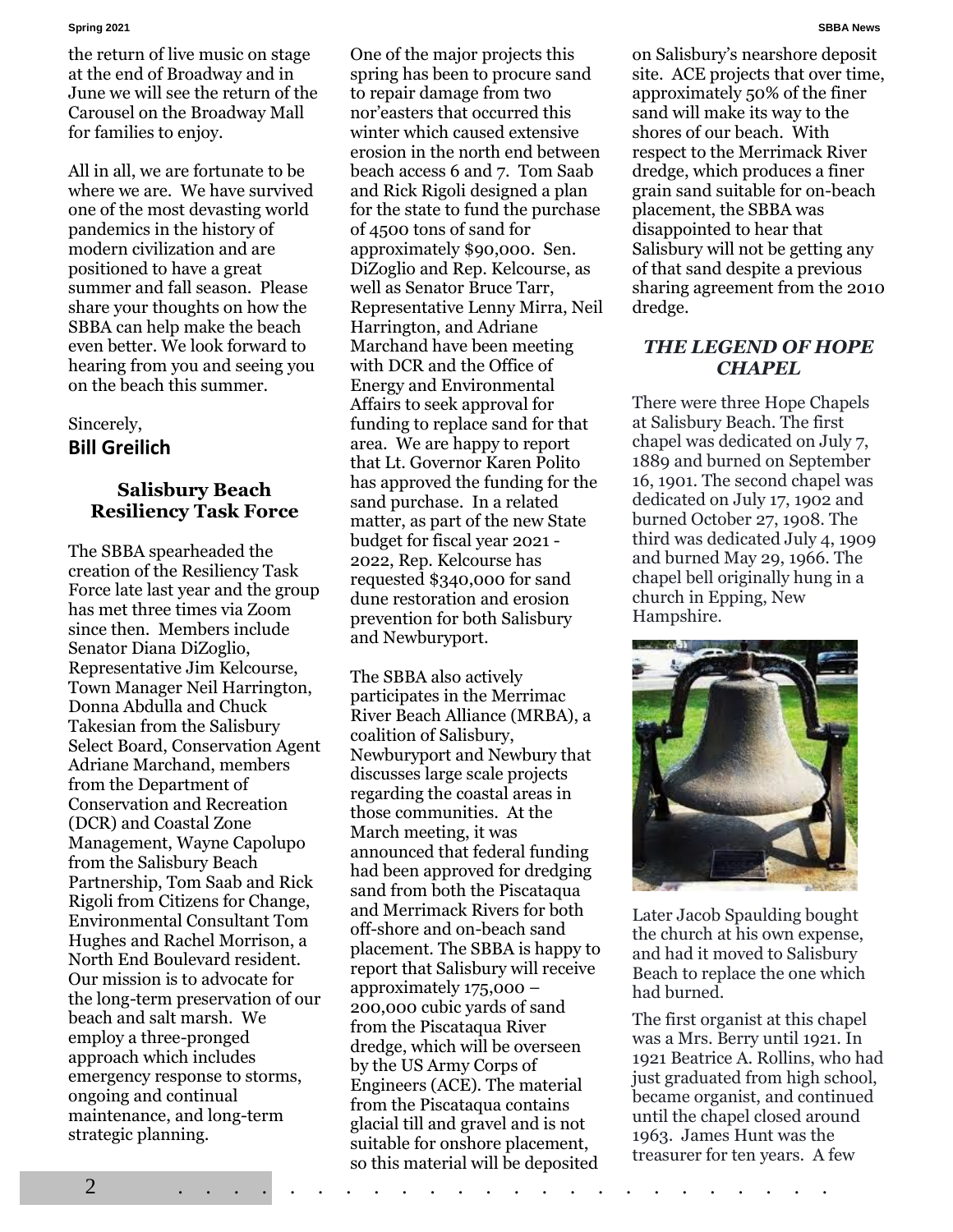years after the chapel closed, it burned. The bell was displaced and forgotten until William Evans, owner of the Riverview Restaurant on Bridge Road, asked if he could use it as part of his decor. During Salisbury's 350th Celebration, Chip Davis of the Historical Commission felt the bell should be in a central location of town for all to enjoy. He asked the new restaurant owners if they would return it back to the town. Thomas Makris agreed. Davis, with the help of his son, Gregory Davis, and Charles Johnson Jr., Charles Johnson III, and Timothy and Samuel Johnson, retrieved the bell and placed it on a cement platform in the park in Salisbury Square. A marble plaque stored in the East Parish Methodist Church was attached to the base. In a ceremony On the Green on September 18, 1988, the bell was re-dedicated. The temporary plaque on the bell was presented to James Hunt, by Chip Davis, spokesman for the Historical Commission.

*Source: Salisbury History - Carolyn Sargent published by the Salisbury Commission in 1991*



Today the SBBA has taken on the task of again restoring this historic bell. We have been fortunate enough to receive assistance with the innumerable repairs from many people, as well as receive a grant from the Historical Commission.

We have also researched a possible new location for all to view and it is our hope that it be placed near the new Visitor Center on Broadway.

"The SBBA wishes to thank the Salisbury Cultural Council for their generous \$1,000 grant towards the completion of this project".

Anyone wishing to contribute to The Hope Bell Restoration can mail a check to SBBA P.O. Box 5508, Salisbury Ma.01952 or go to our website SBBA.us.

#### **Ray Champagne**

### **Winter Visitor The Snowy White Owl**

The Snowy White Owl has been a frequent visitor to many Salisbury Beach roof tops. His departure signifies Spring is here!



#### **Annual Meeting**

The SBBA Annual Meeting will be held on Monday, August 23, 2021 at the Blue Ocean Event Center on Salisbury Beach. The Board is working on providing informative guest speakers for the meeting.

#### **Scholarships 2021 Our Annual Scholarship Fundraiser**



**There's No Way Around It!**

YES, our scholarships are being awarded again for 2021. (Closing date was May 1) And we hope to continue this program for many

years to come. But we can't do it without your help. Please *[make](https://scholarshipamerica.org/donate.php)  [your gift today](https://scholarshipamerica.org/donate.php)* -- the graduates of tomorrow thank you.

#### **Thinking Positive**

Our MOTOWN Oldies Music Event has been rescheduled for **Friday September 10th at the Blue Ocean Event Center.**

#### *Center Stage Motown Revue*

will bring you back to the Motown era with music of The Temptations, The Four Tops, Marvin Gaye, The Spinners, Smokey Robinson and more. Does this conjure up some memories and bring you back to a simpler time??? Then be sure to save the date! You won't be disappointed AND you will be contributing to our children's future. To purchase tickets, you can order on our website: [WWW.SBBA.US](http://www.sbba.us/) or contact Donna Champagne 978.462.1086, Ann Marie Guilmette 978.462.8361, Wilma McDonald 978.462.2098 or Jeanne Bernhart 978.465.3989. (If COVID restrictions are not lifted, our event will be cancelled, and we will provide refunds to ticket purchasers.)

#### **Donna Champagne**

SBBA Scholarship Chair



**Advertising in the SBBA Newsletter -** Anyone interested in advertising in the SBBA Newsletter should contact Bill Greilich @ 508-450-3943 **[greilich@comcast.net](mailto:greilich@comcast.net)** Thank you to our advertisers who

are helping defray the cost of the newsletter!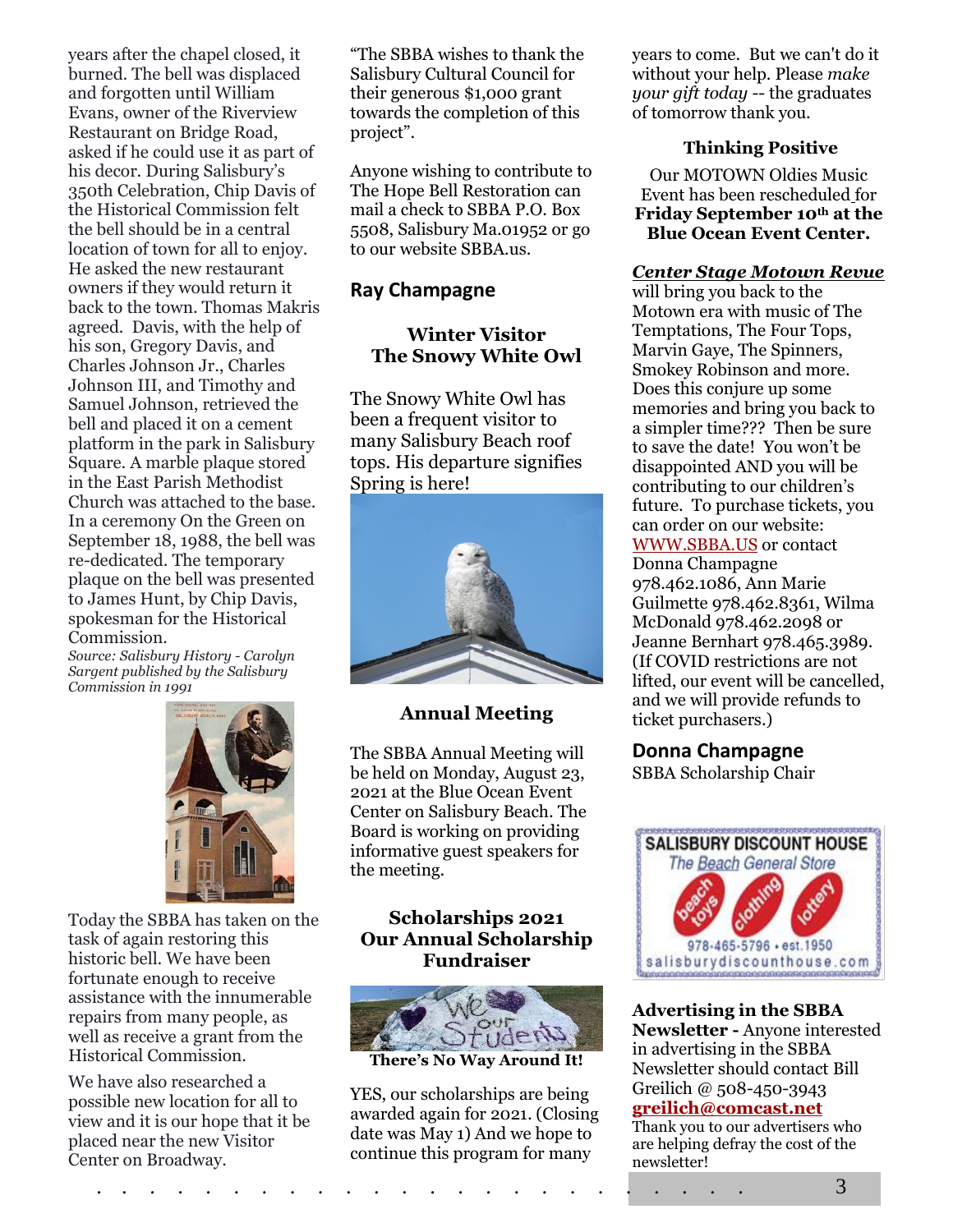#### **Membership Committee**

The SBBA just completed its biggest Member drive ever and would like to Welcome our more than 150 new members! In a year that has been anything but easy, we appreciate your commitment to the SBBA and the work we are doing.

Your membership supports such activities as flags hanging along North End Blvd; the flowers planted in many pots around the beach; the Beach Clean-up days and the Resiliency Task Force, all of which contribute to the vibrant energy summer at the beach brings.

Thank you for showing your commitment to the SBBA and WELCOME!

#### **Maribeth Timony**

Chair Membership Committee

#### **Marketing Committee**

Thankfully, 2020 is the rear-view mirror and the light is at the end of the tunnel. Summer is right around the corner when days are warm, the nights are short, and we are ready to celebrate. Let's hope the summer of 2021 is one for the ages.

Check out our new website [sbba.us.](https://www.sbba.us/) It is bigger and better! This past year we shared pictures of the recent winter storms that wreaked havoc on the beach. We also displayed pictures of our fabulous sunsets and memorable full moons. If anyone wishes to share pictures on the SBBA website, Facebook page or Instagram, feel free and send us a DM to our Facebook page or email us at [admin@sbba.us.](mailto:admin@sbba.us)

The Marketing Committee continues to look for volunteers, so if you are interested or know someone who is interested, please contact the SBBA for more details. This is a fun way for college and high school students to earn college credits and volunteer to learn how to market a non-profit.

Be on the lookout for our new T-Shirts. These hot sellers will be available soon for purchasing. You do not want to miss out on our new design. We hope when people go back south for the winter, they can share our Tshirts and proudly tell people you are a member of the Salisbury Beach Betterment Association.

The SBBA is still looking to fill out our Board positions. We currently have two open seats on our board, and we are looking for motivated people who can contribute their ideas for a better Salisbury Beach. Our board meets once a month so if you have some time to donate, please consider joining the SBBA.

As always please don't forget to like and follow us on Facebook at Salisbury Beach Betterment Association. Follow us on Instagram at [sbba.ma](http://sbba.ma/) to enjoy even more of our videos and pictures. Keep commenting and liking our pages, the feedback is much appreciated.

#### **Derek DePetrillo**

Chair, Marketing Committee

#### **Beautification Committee**

The Committee has been busy working on a few things: Flowers are being planted along North End Blvd, the Center, and the Triangle to welcome in the Summer of 2021. We have ordered new flags and poles that will be up along North End Blvd.

for Memorial Day. Special thanks to Peter Benoit for your hard work every year.

Based on our successful 2021 Beach Clean-up day, we have scheduled four Beach Clean-up days for this Summer. Tables will be set up by the Tent in the Center with gloves and plastic bags. Come for an hour and grab a trash bag, walk around the center area, and pick up some trash. Dates are Saturday, May 22, June 26, July 24, and August 28 from 9 a.m. – 12 p.m.

We have decided to cancel our annual House Tour fundraising event for 2021. Mark your calendars for the 2022 House Tour on June 18, 2022.

Welcome to our two new committee members! Volunteers are always needed to plant, water, weed and help with the fundraiser. Please email Maribeth Timony at [mbtimony@comcast.net](mailto:mbtimony@comcast.net) if you are interested in volunteering.

As always, we appreciate your continued support and Thank you for your generosity.

#### **Maribeth Timony**

Chair SBBA Beautification Committee

#### **Candidates Night - 2021**

Your Salisbury Beach Betterment Association along with SCTV and the Daily News sponsored the recent candidate forum featuring the three candidates for the Salisbury Board of Selectmen.

Incumbents Donna Abdulla, Chuck Takesian and challenger Rob Roy Jr. appeared in the live broadcast moderated by Daily News editor Richard Lodge.

4 . . . . . . . . . . . . . . . . . . . . . . . .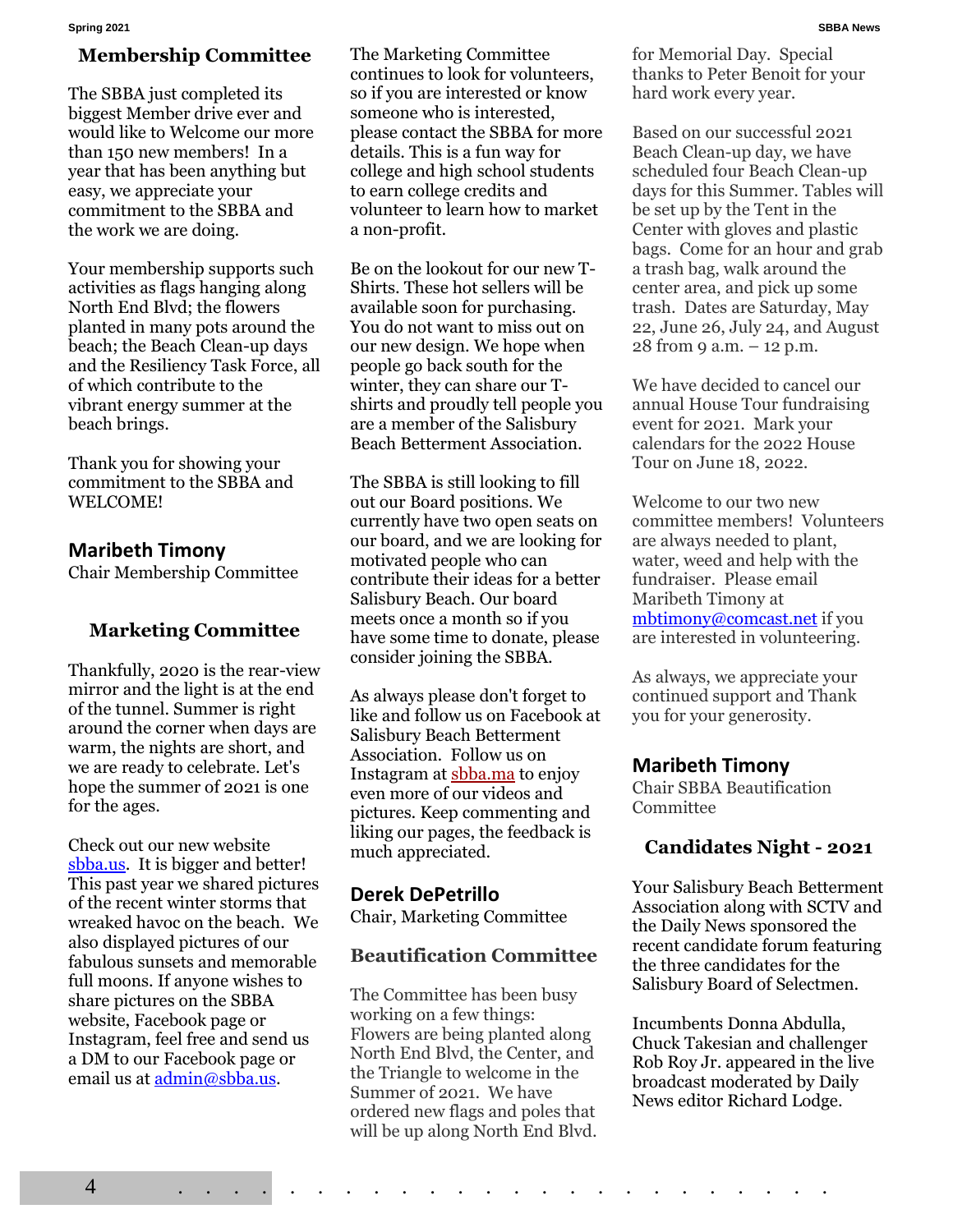

#### **Town Meeting - Sand, Resiliency, Parking**

The May 21 Special & Annual Town Meetings addressed several articles of interest to SBBA members. The long-planned Piscataqua River dredge in New Hampshire, an article offered by Town Manager Neil Harrington, approved \$50,000 which will supplement previously committed Town and State funds. This funding will cover the cost of depositing between 175,000 to 200,000 cubic yards of sand offshore from Salisbury Beach. This is an Army Corps of Engineers project. Town meeting also approved bonding up to \$5,100,000 to provide resiliency against flooding in the Ring's Island neighborhood. The Town will also be applying for grants to reduce the cost to the Town under the State's Municipal Vulnerability Preparedness program. Two articles related to parking fines in the beach area were indefinitely postponed because they need more work before they can be acted on.

#### **Welcome Center & Comfort Station**

Yes, Salisbury Beach Center will be getting new, modern bathrooms for residents and visitors. In fact, we will be getting two such facilities. At the time of this writing, site preparation is underway, and pilings are being driven. One bathroom will be located in the municipal parking lot to service the needs of visitors arriving in the parking lot or leaving for the day. That facility will also have outdoor rinsing stations to make that ride home more pleasant. The other facility will be located on the west side of the mall. That facility will also have a large stadium style seating area on the east side of the building where visitors can relax in an attractive shaded area which abuts a children's play area. This building will also contain a staffed visitor center where visitors can obtain information on attractions in the area such as restaurants, lodging, bike trails, etc.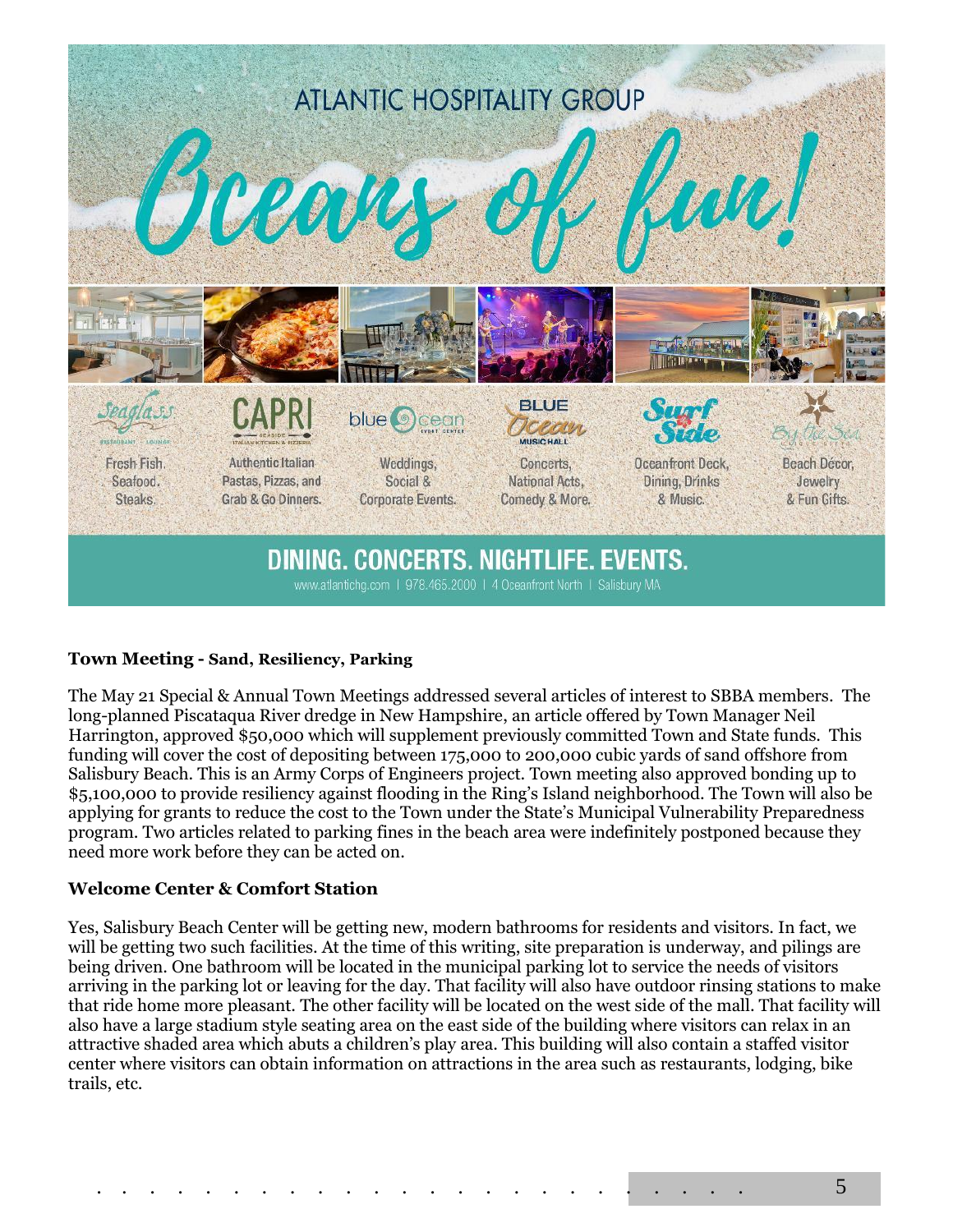

**Salisbury Beach Betterment Association PO Box 5508 Salisbury, MA 01952**

NONPROFIT ORG. US POSTAGE PAID NEWBURYPORT, MA PERMIT NO. 34



The two facilities are designed to accommodate up to 5,000 beachgoers per day with 22 rest rooms, baby changing stations, outdoor rinse stations at the parking lot site, and handicap accessibility. Also, two bathrooms will be open during the winter months. The total cost of the project is estimated to be \$5.2 million dollars to be financed through a combination of borrowing and grants. No tax override is anticipated.

An initial opening date of early summer 2021 has been delayed due to the unanticipated discovery of underground sewer lines and electrical conduit which did not show up on any town drawings. This was discovered during early site preparation and will delay the opening to late fall 2021. So, we will have to live with the current bathrooms a bit longer, but good things are worth waiting for. Architectural renderings depict two attractive buildings which will dramatically enhance the Beach Center and provide modern 21'st century facilities for residents and visitors for decades to come.